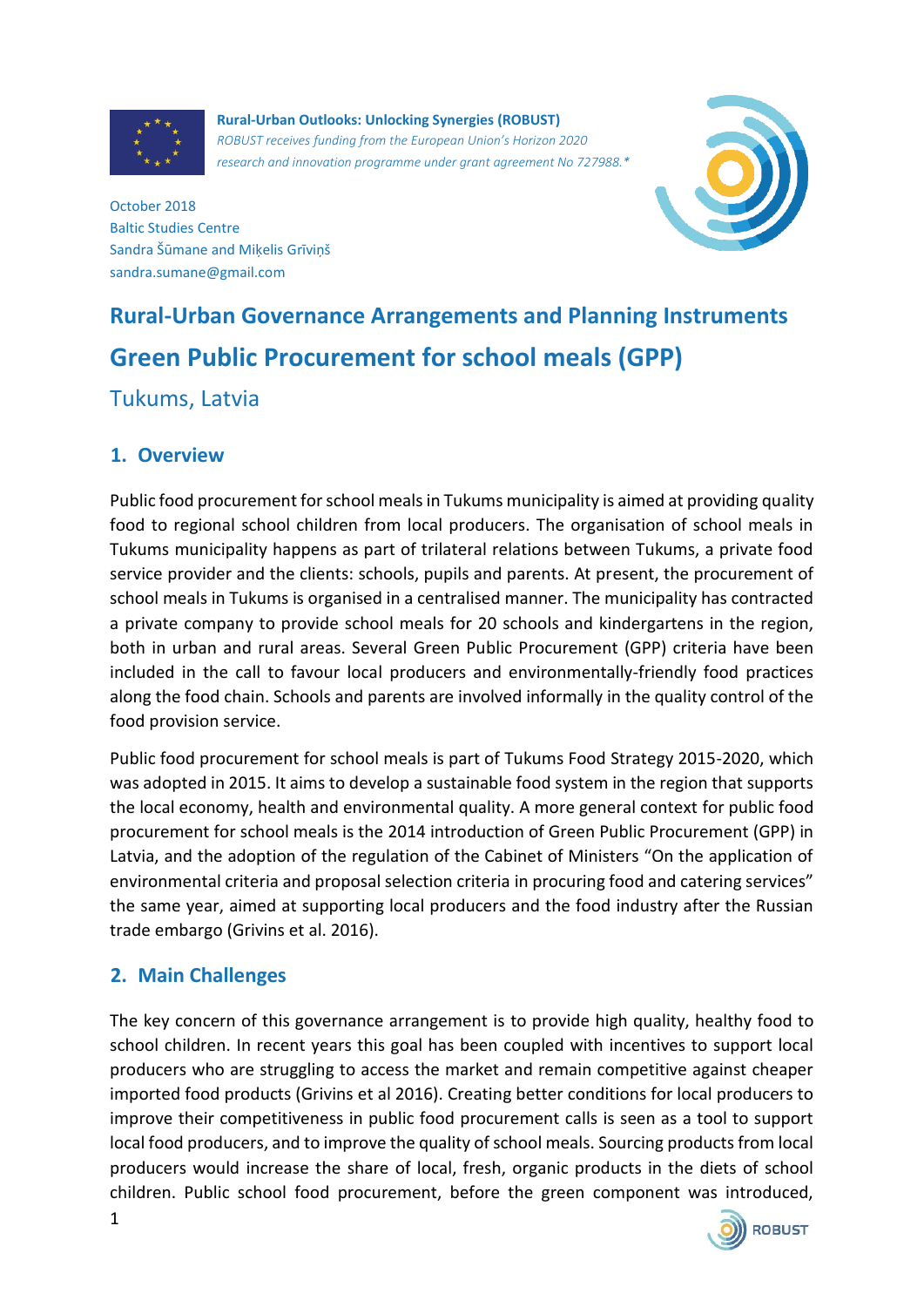maintained a disconnection between local producers and consumers. The principal criteria was price, and this was advantageous for intermediaries who used cheap imported products. As a result, a considerable share of the school menu consisted of low-quality food products of unknown origin (Lukševics 2015).

However, a range of problems have been reported in the functioning of the current GPP system in Tukums. First of all, schools have repeatedly indicated that the quality of school meals is declining. Early attempts to fully decentralise school food procurement in Tukums exposed the difficulties that smaller schools had to ensure daily meals of sufficient quality for their pupils. Unable to resolve these challenges at the school level, Tukums municipality bundled all schools together in one procurement, thus centralising the municipal school catering system. As a consequence, the private caterer obtained the power to shape school catering, while other actors were left in a weaker position, struggling to influence the caterers' practices (Grivins et al. forthcoming). The service provider does not respond to criticisms, and Tukums municipality lacks the means to control the service provider and to impose new quality measures. Therefore, Tukums municipality is considering improvements to the management of school meals via a collaborative platform with representatives of all relevant stakeholders (schools, pupils and their parents, local producers, health specialists, the municipality). The platform is to be a kind of local food council that could strengthen regional cooperation among food, education and health actors, and lead to better quality (local) food in school canteens.

#### **3. Main Insights**

### 3.1. Insights related to the broad area of "network governance"

As described above, three groups of actors are directly involved in the organisation and supervision of school meals: the municipality, the private service provider and regional schools. Their participation and collaboration is necessary for an effective implementation of GPP in relation to school meals. Once the private service provider is selected, trilateral meetings are organised to discuss responsibilities, communication and other issues relevant for smooth service delivery. School children and their parents are informally involved in monitoring the quality of the catering service. They report quality issues to the school and municipal authorities.

In addition, technical training, exchange of experiences and demonstrations of healthy cooking practices are provided to school cooks to support their professional development and capacity to manage work in canteens according to GPP principles. A range of activities encourage and support local food producers to provide supplies to school canteens. For instance, meetings are organised between the service provider and local processors to select food products for school meals.

A broader range of stakeholders has been involved in the development of Tukums food strategy in relation to public food procurement for schools. Regional and local parish authorities, public institutions, consumers, food businesses, education, research and health

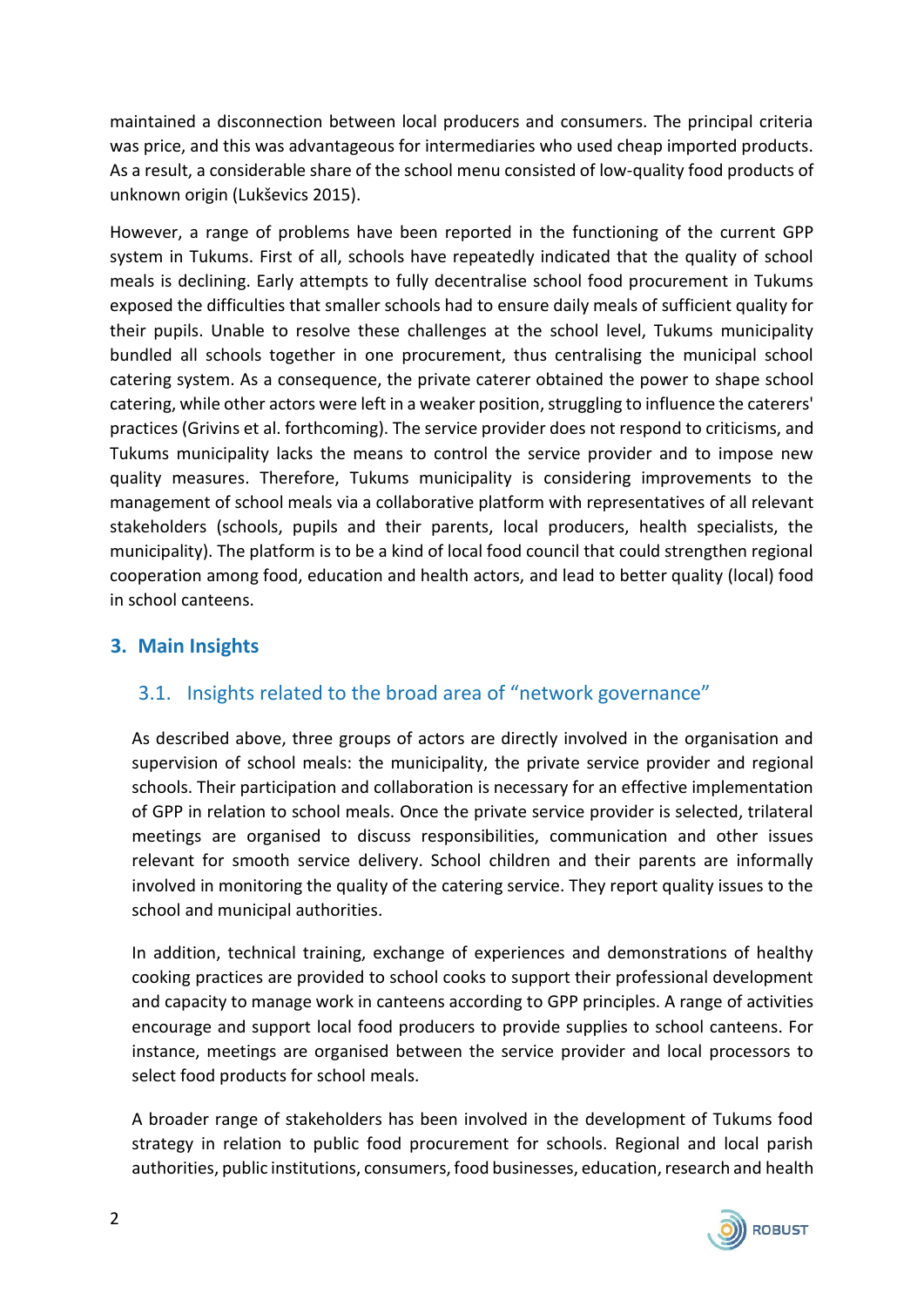organisations, agricultural advisors and media representatives have participated in consultations and discussions (Tukuma novada pārtikas stratēģija 2015-2020).

## 3.2. Insights related to mechanisms of cross-sectoral coordination and cooperation

Green public food procurement for school meals in Tukums aims for a better integration of education, food (from production to consumption and waste management), health, and environmental sectors in the region. The public food procurement procedure is integrated in the regional food strategy, which was developed in multi-actor consultation with relevant stakeholders from all the sectors mentioned above. Green public food procurement for school meals includes a range of measures aimed at reducing environmental impact in the entire food chain. For instance, public procurement prioritises local, seasonal, organic and integrated products, environmentally friendly packaging and kitchen equipment, food waste reduction, etc. By providing advantages to local products, the GPP also aims to support local producers by improving their market access. Increasing the share of fresh, seasonal and locally-sourced products in school meals is seen as beneficial for consumers' health.

One of the priorities of the food strategy, and a key issue in regional food discussions, is informing and educating cooks, school children and their parents about healthy diets. Green food procurement is coupled with other initiatives aimed at improving consumption habits and health. For instance, Tukums council is implementing a project "Improving access to health services and disease prevention services, in particular among residents from the risk groups of territorial and social exclusion, and poverty". The project involves a range of activities for school children that are aimed at educating them about healthy eating and changing their eating habits. Tukums schools are provided with milk and fruit as part of EU-funded programmes "School milk" and "School fruit", which are also aimed at promoting good nutrition and healthy diets.

However, achieving the goals set for school meals requires actors to rethink the level of centralisation of school food provision, and the relationship between the caterer and local municipalities involved in assisting schools in their attempts to introduce new catering models.

## 3.3. Insights related to the role of (actual, potential) social, organizational, institutional innovations

It is expected that GPP for school meals will improve cooperation among local producers, in particular among small and medium ones. To participate in calls, suppliers need to meet quantity and quality criteria (volume, diversity, seasonality, regularity) which are difficult to meet for individual small and medium-sized farmers.

As noted above, Tukums municipality is considering the introduction of a collaborative platform with the participation of representatives of all the relevant stakeholders (schools,

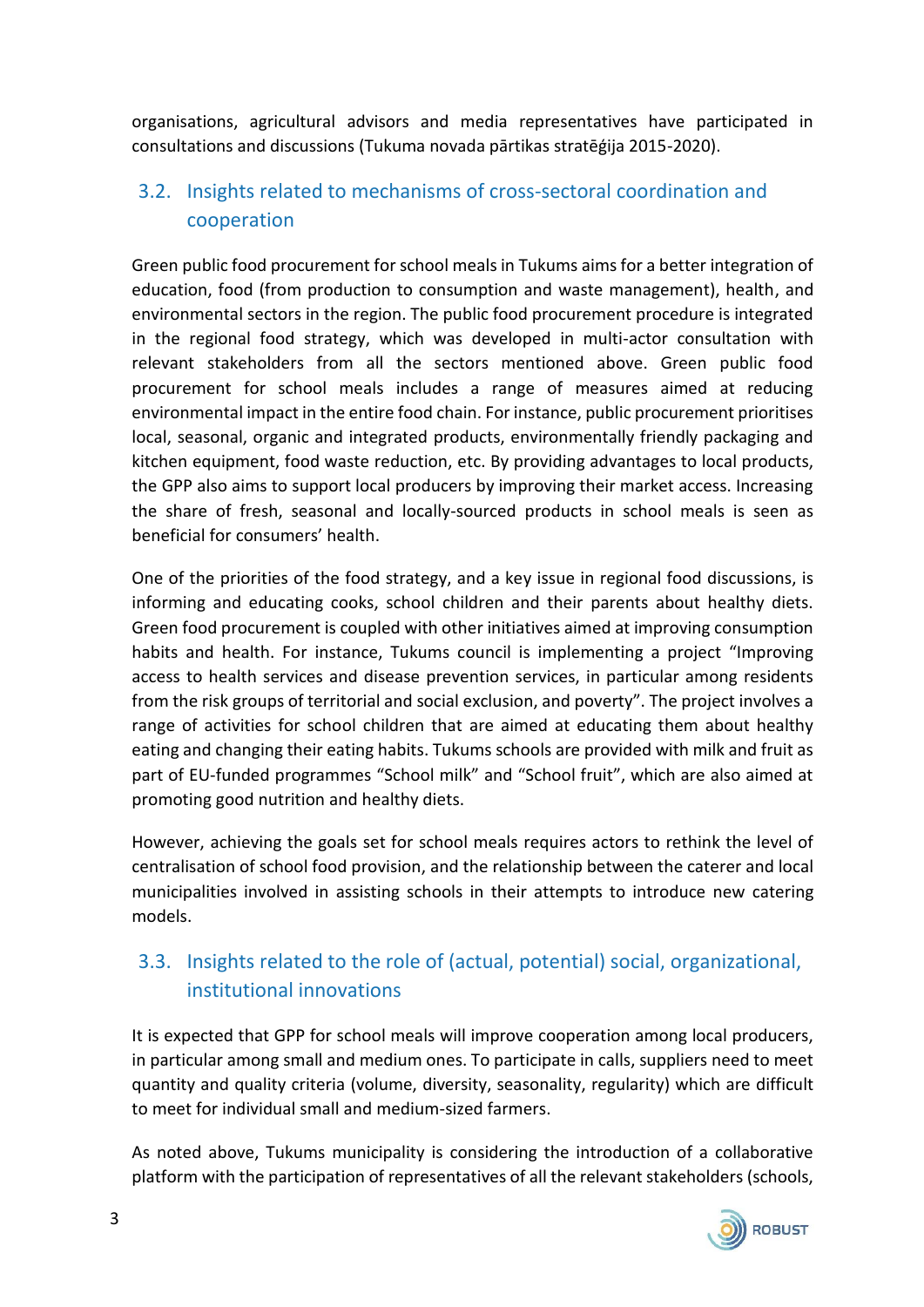pupils and their parents, local producers, health specialists, the municipality). This platform is intended to improve regional cooperation between food, education and health actors, and to lead to better quality (local) food in school canteens.

#### **4. Effectiveness Indicators**

The principal beneficiaries of the green public food procurement are school children. In total, 3,821 children from 20 regional schools and kindergartens are receiving better quality meals prepared from fresh and seasonal products. Observations made at the schools indicate that pupil's knowledge about healthy consumption has improved and their food consumption habits are changing as they are pay more attention to how healthy the food they consume actually is.

Regional stakeholders have been made aware of the importance of a well-balanced diet and the role of sourcing local food products to ensuring better quality meals. Preparation of the GPP involved gaining an understanding of the existing situation in school catering and a detailed description of school meals.

According to Tukums municipality, they still lack mechanisms to monitor the quality of service provision, and to intervene if necessary. Similarly, Grivins et al. (2016) conclude that school meal caterers in public procurement are not subject to monitoring procedures: "They are state-protected, safeguarded by the outcomes of the public procurement tender and the intricacies of procedures". Although the tender requires quite specific products and procedures to be used in providing school meals, and there are controlling bodies to supervise service delivery, monitoring seems to be limited in practice. As a result, fraud is possible, and the aim of GPP for school meals (i.e. ensuring quality food for school children from local producers) is undermined.

While formal control mechanisms appear to be insufficient, informal bottom-up control of meal quality by the schools themselves can be effective if school food is among the priorities of the school administrations and parent organisations (Grivins et al. 2016). Feedback from pupils on their satisfaction with school meals, followed by tests in which parents also taste the food, are ways of determining the effectiveness of GPP.

Some criticisms are focused on the centralised organisation of food procurement. While centralisation facilitates a smooth process to organise school meals all across the region, it can be an obstacle for individual local farmers (Tukuma novada pārtikas stratēģija 2015-2020). Local producers see the following main challenges for participating in public procurement calls: (1) the price and their poor competitiveness in the face of intermediaries offering cheaper food products, (2) the need to ensure a high variety of products, (3) lack of information about public procurement, (4) the quantities requested are too big, (5) regular supplies and (6) the seasonality of products (Korpa et al 2015). Tukums municipality has made efforts to engage local producers, but communication and attempts to motivate them have not been successful; therefore, preference has been given to a single enterprise that provides all the catering services (Grivins et al 2016).